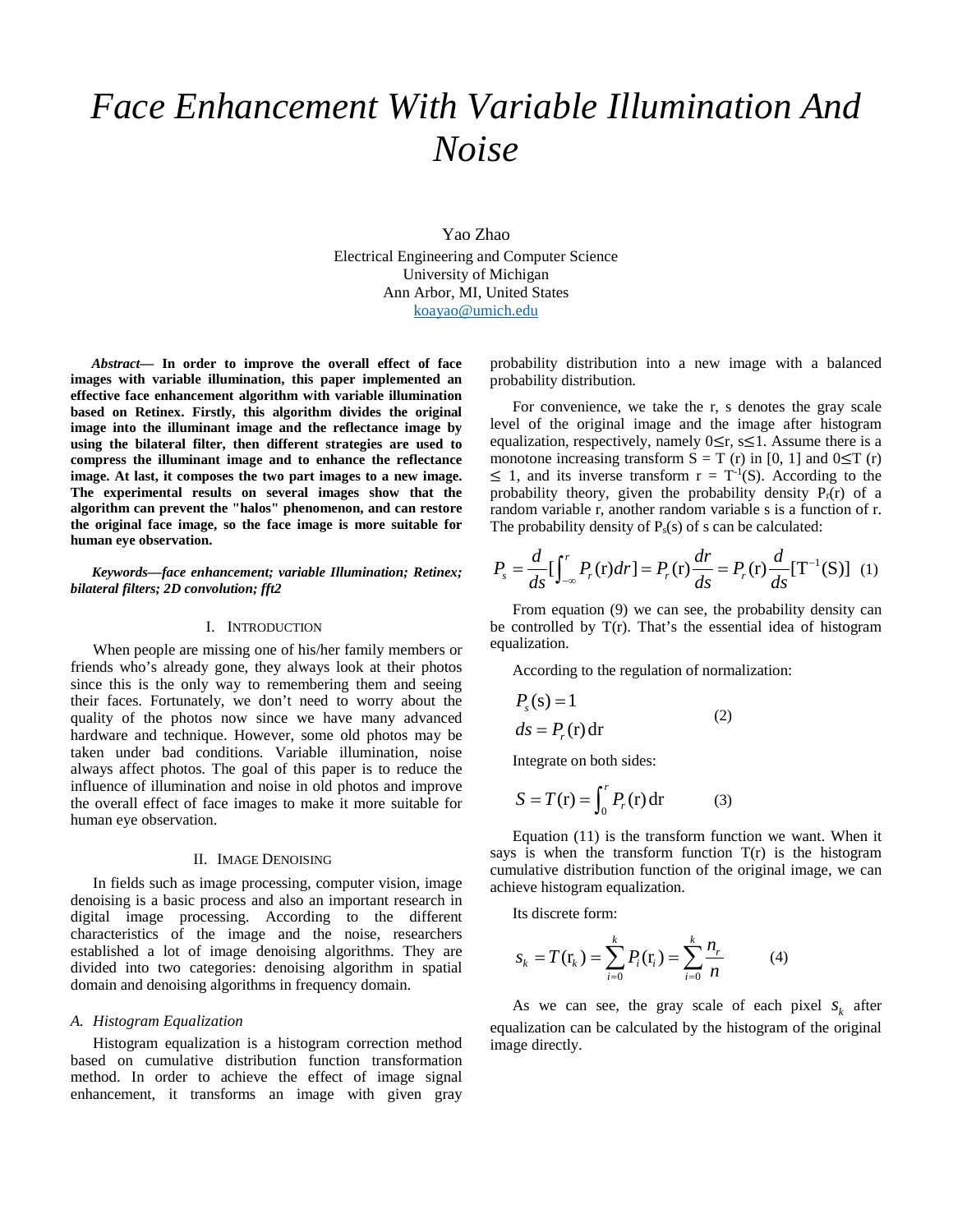





(b)



Fig. 1. (a) The Original Image (b) The Enhanced Image After Histogram Equalization (c) The Histogram of the Original Image

# *B. Bilateral Filters*

Bilateral filter is a kind of anisotropic filtering algorithm. It is able to protect the edge information in filtering through image intensity transformation. According to the special relationship and the value relationship of pixels, bilateral filtering can be defined as following:

$$
h[\mathbf{I}_p] = \mathbf{c} \sum_{q \in I_p} G_{\sigma_d} (\Vert p - q \Vert^2) \mathbf{G}_{\sigma_p} (\mathbf{g}_p - \mathbf{g}_q) \mathbf{g}_p \qquad (5)
$$

In this equation, c is the normalization constant,  $I_p$  is the image centered on p,  $g_q$   $g_p$  is the pixel value on q and p respectively.

 $G_{\sigma}$  is a function of difference of pixel gray level  $\delta(\mathbf{g}_p, \mathbf{g}_q)$  :

$$
G_{\sigma_r}(x) = \exp\left\{-\frac{\delta(g_p, g_q)^2}{2\sigma_r^2}\right\}
$$
 (6)

 $G_{\sigma}$  is a function of the Euclidean distance  $d(p,q)$ :

$$
G_{\sigma_d}(x) = \exp\left\{-\frac{d(p,q)^2}{2\sigma_d^2}\right\} \tag{7}
$$

In bilateral filtering, the standard deviations of two Gaussian function  $\sigma_r$  and  $\sigma_d$  determines its performance.

### III. VARIABLE ILLUMINATION

Eliminating variable illumination is complex and important in face enhancement. In this section we talk about the Retinex algorithm and its deficiencies.

# *A. The Basic Retinex Algorithm*

Retinex is a commonly used image enhancement method based on scientific experiments and scientific analysis. Like Matlab, which is synthesized from Matrix and Laboratory, Retinex is synthesized from retina and cortex. When Edwin H.L first proposed this algorithm in 1963, he made three assumptions. First, there's no color in real word. Our perception of color is just the result of the interaction of light and matter. For example, we saw the water is colorless, but the water film and soap film is colorful, which is the result of thin film light interference. Secondly, each color area is formed by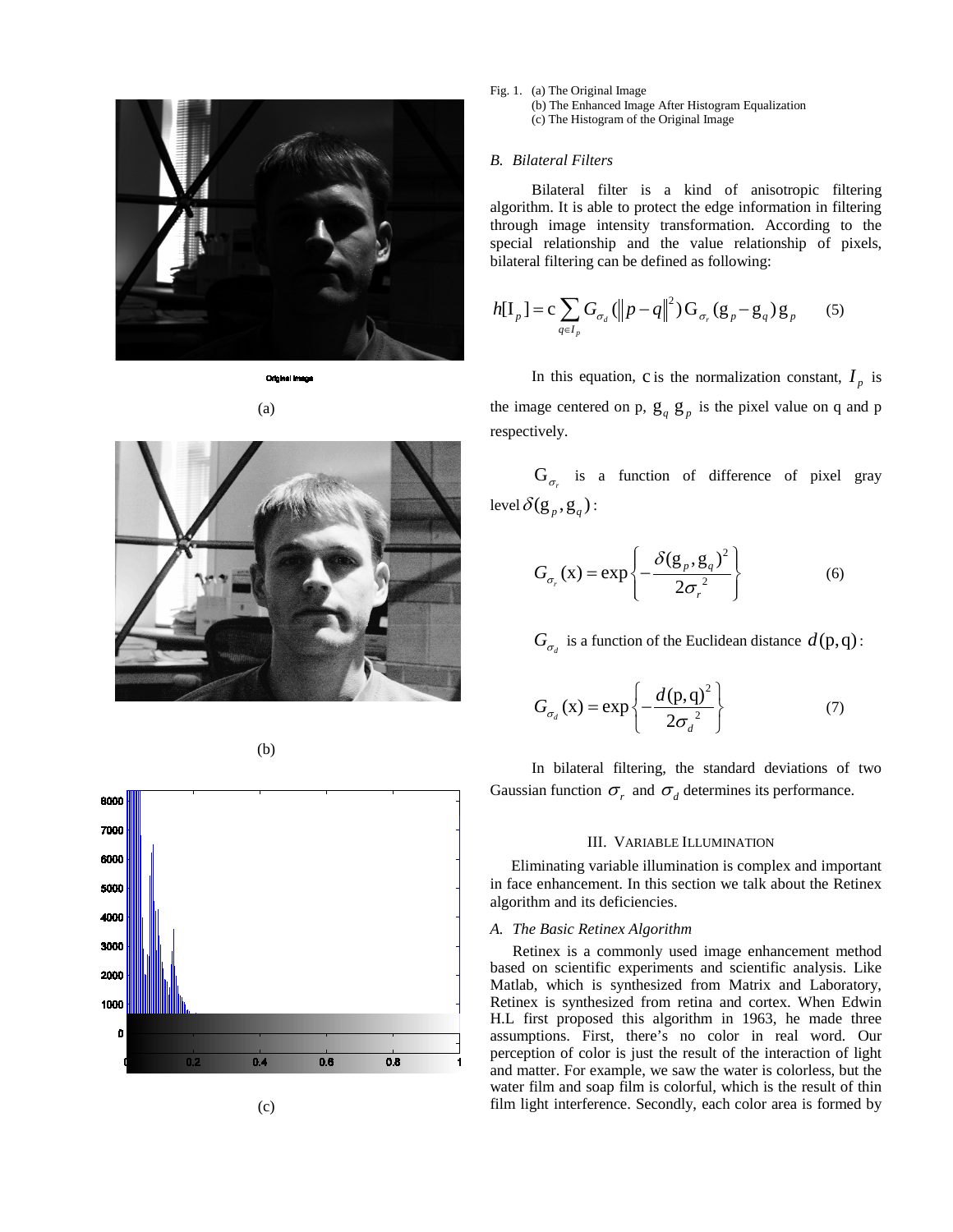three primary colors with fixed wavelength, which is red, green, and blue. Thirdly, the three primary colors determine the color of each unit area.

The basis of Retinex theory is the color of the object is decided by the light reflection ability of the objects reflect long wave (red), medium wave (green), and short wave (blue), rather than the absolute value of the intensity of the reflected light. The color of the object is not affected by light heterogeneity. The color is consistently, namely Retinex is based on the color constancy. Different from the traditional linear and non-linear methods which can only enhance one kind of characteristics of an image, Retinex can balanced an image in three aspects, dynamic range compression, edge enhancement, color constancy, thus can be used to enhance different types of image adaptively.

According to Retinex theory, an image may be regarded as the product of the illumination image and the reflect image. As shown in the following type:

$$
S(x, y) = R(x, y) \times L(x, y)
$$
 (8)

S for the original image, R for the reflected image, L for the illumination image. In fact, the reflected image R really determines the essential property of an image. The illumination image L determines the dynamic range that an image can achieve. The purpose of Retinex is to get the essential property of an image from the original image S to avoid the influence of illumination and achieve the color constancy.





In the actual calculation of Retinex, people always use the logarithmic transformation first to transform the relationship of product into the relationship of sum, then implement the image decomposition. The specific way is to first take logarithm of the original image, and then use specific method to estimate the intensity of illumination to get L, the illumination image. Following the fact when estimating the illumination image: The illumination image is part of the original image signal with slow transformation. Then the reflected image is the difference between the original figure S and the illumination image. In the next step, different strategies are used to compress the illuminant image and to enhance the reflectance image. Finally, we synthesis the new image.

$$
Log[S(x, y)] = Log[R(x, y)] + Log [L(x, y)] \tag{9}
$$



Fig. 3. The General Retinex Algorithm Flow Chart

#### *B. Single Scale Retinex(SSR)*

We usually estimates the illumination image as space smoothing image. In the Log-domain,

$$
r(x, y) = Log[R(x, y)] = Log[S(x, y)] - Log[L(x, y)] \qquad (10)
$$

The SSR algorithm uses Gauss function  $G(x, y)$  to estimate.

$$
G(x, y) = \frac{1}{2\pi\sigma^2} \exp^{\left(-\frac{x^2 + y^2}{2\sigma^2}\right)}
$$
(11)

$$
\iint G(x, y) dx dy = 1 \tag{12}
$$

So we get:

$$
L(x, y) = S(x, y) \times G(x, y) \tag{13}
$$

After SSR we get:

$$
r(x, y) = Log[S(x, y)] - Log [S(x, y)^*G(x, y)] \qquad (14)
$$

Finally, we have the enhanced image:

$$
r(x, y) = Log [S_i(x, y)] - Log [S_i(x, y)^* G(x, y)] \qquad (15)
$$

 $F(x, y)$  is called rewind function. Usually, we let

 $F(x, y) = G(x, y)$ .  $S_i(x, y)$  denotes the  $i_{th}$  color components.



after eingle sciae retine

Fig. 4. The Enhanced Image After SSR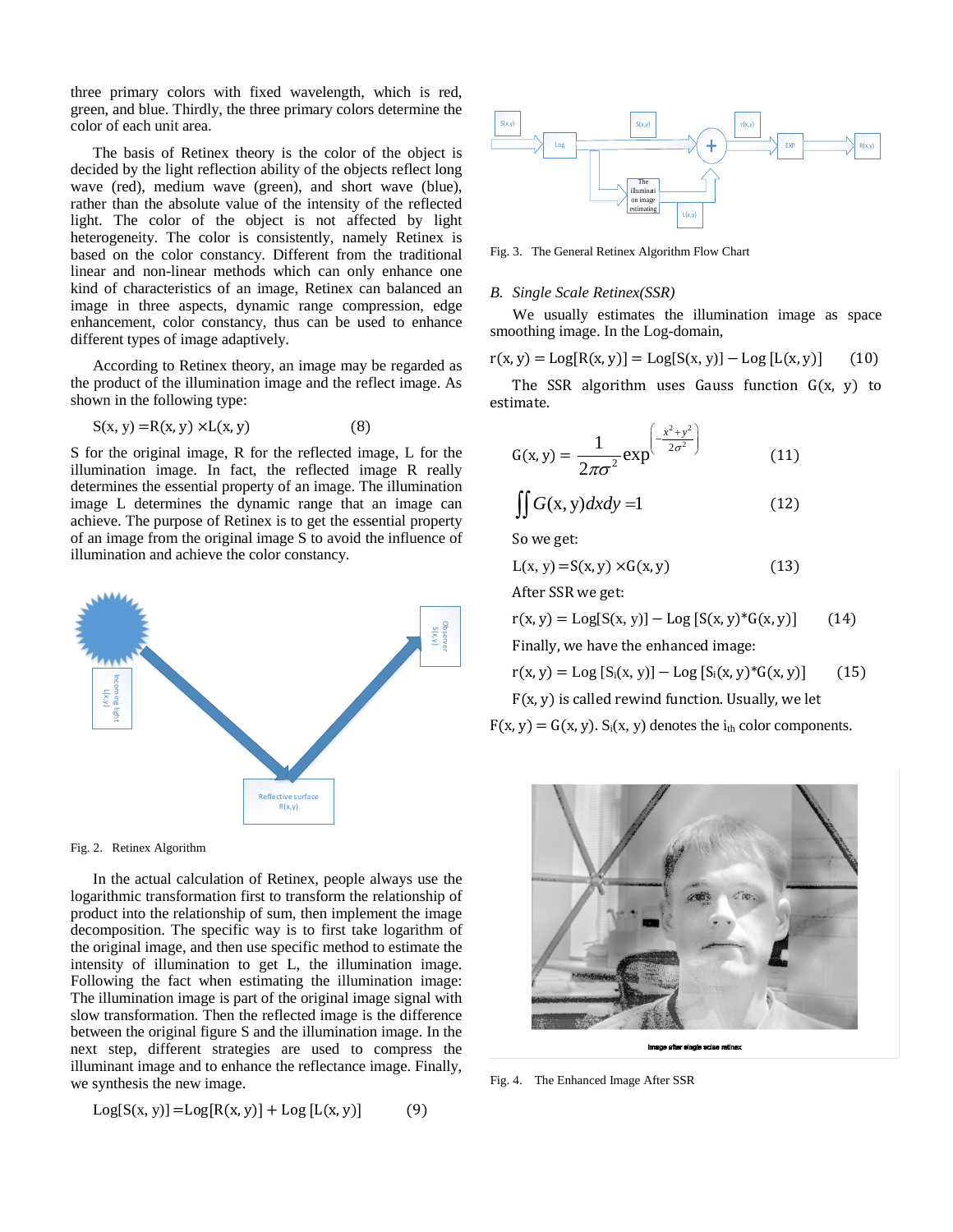## *C. Deficiencies of The Basic Retinex Algorithm*

From Fig.3, we can see some enhancement of the face especially the dark part. But for some edge of the area with strong illumination change, the phenomenon of "halo" occurs. This is mainly due to the assumption of the single scale Retinex algorithm that the light within the entire image is smooth, which is very difficult to satisfy in natural environment.

Actually, decomposing an image into two images is a "sick" problem in mathematics. Because the brightness a single pixel express both the illumination information and the image content. In this case, we have to calculate the relationship between the pixel itself and other pixels in the image in order to estimate the intensity of illumination accurately. Existing technology in computing illumination mainly gives weight to nearby pixel according to the pixel location to estimate the current pixel intensity of illumination, which is lack of fully consideration of the meaning of the pixel brightness itself. This led to the influence of the pixels of high and low value at the edge of both sides when estimating the illumination of high contrast edges intensity of illumination: the high value of pixel intensity of illumination is affected by low values of pixels adjacent to estimation of the intensity of illumination is low; Low pixel intensity of illumination is estimated high because the influence of high values of pixels. This creates a region illumination estimated distortion and then "halo" appears in the image.

# IV. RETINEX BY TWO BILATERAL FILTERS

It's never easy to estimate the illuminant since there are too many ways. In this paper, we try to use Retinex based on bilateral filters which is a useful filter that can reserve the image edges.

### *A. Why Bilateral Filters*

The assumption that the illumination is uniform in the whole image leads to "halo". Because in traditional Retinex algorithm, convolution kernel function only consider the influence of position to estimate of the pixel values. Without considering the differences between the nearby pixel values, the pixels on both sides affect our estimation. In order to consider the influence of pixel values on both sides of the border area, here we use the method bilateral filtering to estimate of the illumination image.

## *B. Results*



(a)



(b)